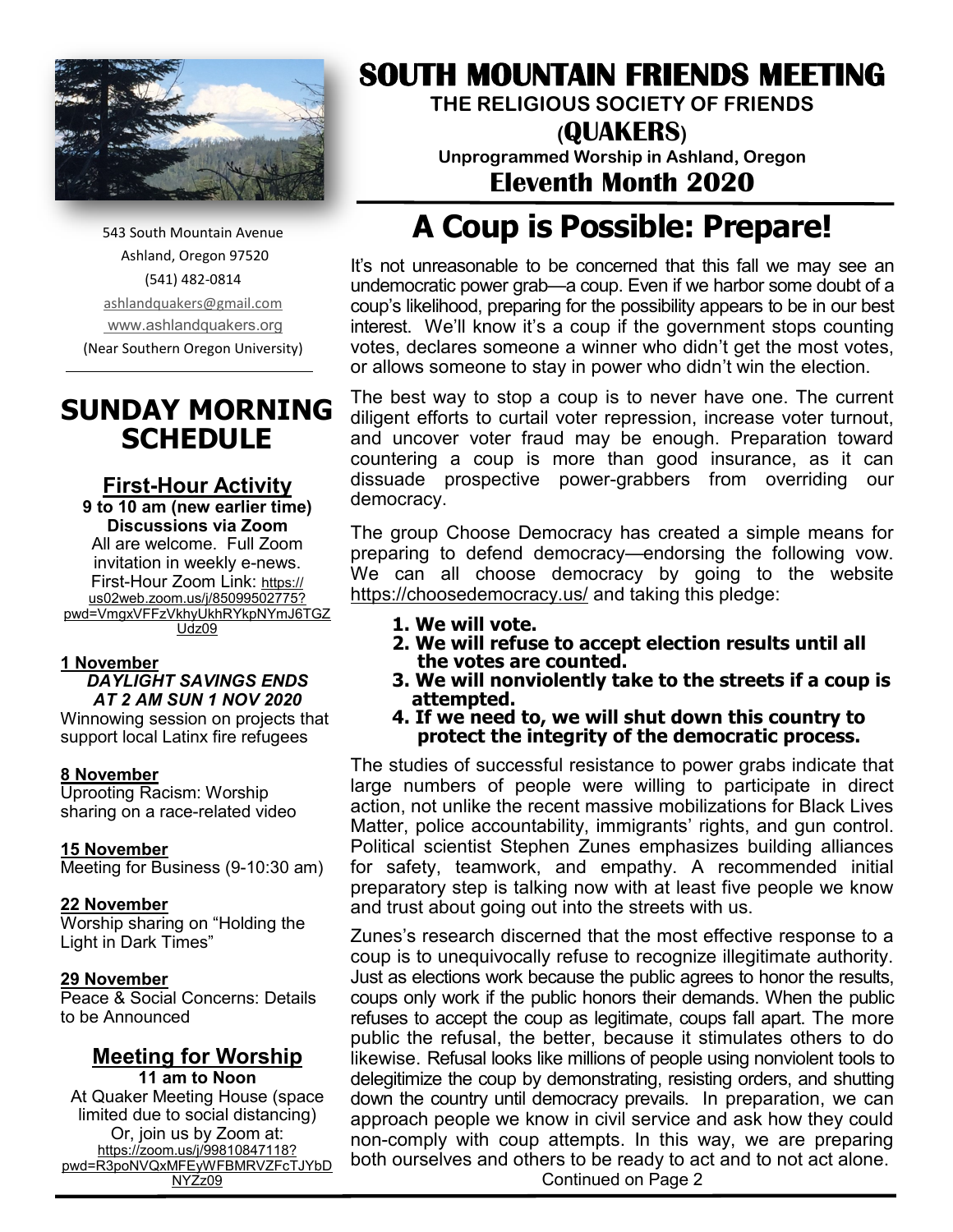# **A Coup is Possible: Prepare!**

Continued from Page 1

Unlike long-range campaigns against fossil fuels or inadequate schools, coup resistance necessitates immediate responsiveness. Case studies suggest that coups are weakest in their first hours and days when plotters are most unsure of their potential success. As well, power grabs are typically organized in secret and launched suddenly. Most campaigns that defeat coups do so in [days:](https://wagingnonviolence.org/2020/08/mass-direct-action-might-be-the-only-way-to-stop-trump-from-stealing-the-election/) The Soviet Union in 1991 took three days, France in 1961 took four days, and Bolivia in 1978 took 16 days.

Nonviolent discipline has proven to be a worthy predictor of effectively stopping a power grab. A movement maximizes its chances of winning by training participants to remain nonviolent in the face [of violence](https://wagingnonviolence.org/2015/02/ingr%20edients-building-courage/) used against them. Training adds skills and builds courage, both well-suited for the times in which we live.

In struggle after struggle, a win for the people comes after the power grabbers try violence. When half a million people nonviolently protested in Bangkok in 1992, the army tried to stop the movement's growth with violence. In reaction to several activists' responding with projectiles and starting fires, the government upped the repression at the next large demonstration, including shooting into crowds of nonviolent demonstrators. Consequently, the movement grew—more boycotts, strikes, withdrawal of money from military-controlled banks—and other sectors of society joined in. The movement defeated the coup. Researchers concur that the more nonviolent the movement remains when confronted with violence, the more likely the movement will grow. More allies are stirred to act when we heighten the contrast between our tactics and the tactics of our opponent.

Anti-coup analyses encourage promoting shared democratic values instead of attacking a vilified leader or other individuals. Exalting democratic qualities can serve as an invitation to loyalists to the traditional way who may never join other movement causes. Asserting core values—such as democratically held elections where all votes count—contrasts with single points of action like a protest march upon Washington. Defying a coup calls for actions like mass strikes from youth and adults refusing to go to school or work until all votes are counted. For the many citizens who are uncertain about who to favor in a coup/anti-coup tug of war, it's noteworthy that people pick the side that promises maximum stability, respects democratic norms, and appears to be the safer bet. Efforts to expand our base means not making sweeping statements like, "The police won't help," which only serves to dehumanize potential defectors. Stopping a coup is contingent upon winning over this uncertain center, and, historically, the side which most resorts to violence—in actions or in words—tends to lose.

It's scary to be considering a possible Trump administration coup in the United States. Fear and doubt cause people to freeze up. Doubt is how coups succeed. If enough people become immobilized, then the masses will fall prey to whatever the plotters command.

Since fear-filled people are less likely to make good decisions, we need to focus on remaining calm and avoiding hyperbole. We can be a reliable source by double-checking rumors and spreading high quality facts. We can use our skills to ground ourselves: Breathing deeply; playing out scenarios without becoming captured by them; and remaining patient while reminding ourselves that final election results will not be available on election night.



Bob Morse gleaned from four articles which originally appeared at [www.wagingnonviolence.org](http://www.wagingnonviolence.org) by George Lakey (author, organizer, professor, and member of Central Philadelphia Friends Meeting) and Daniel Hunter (author and trainer)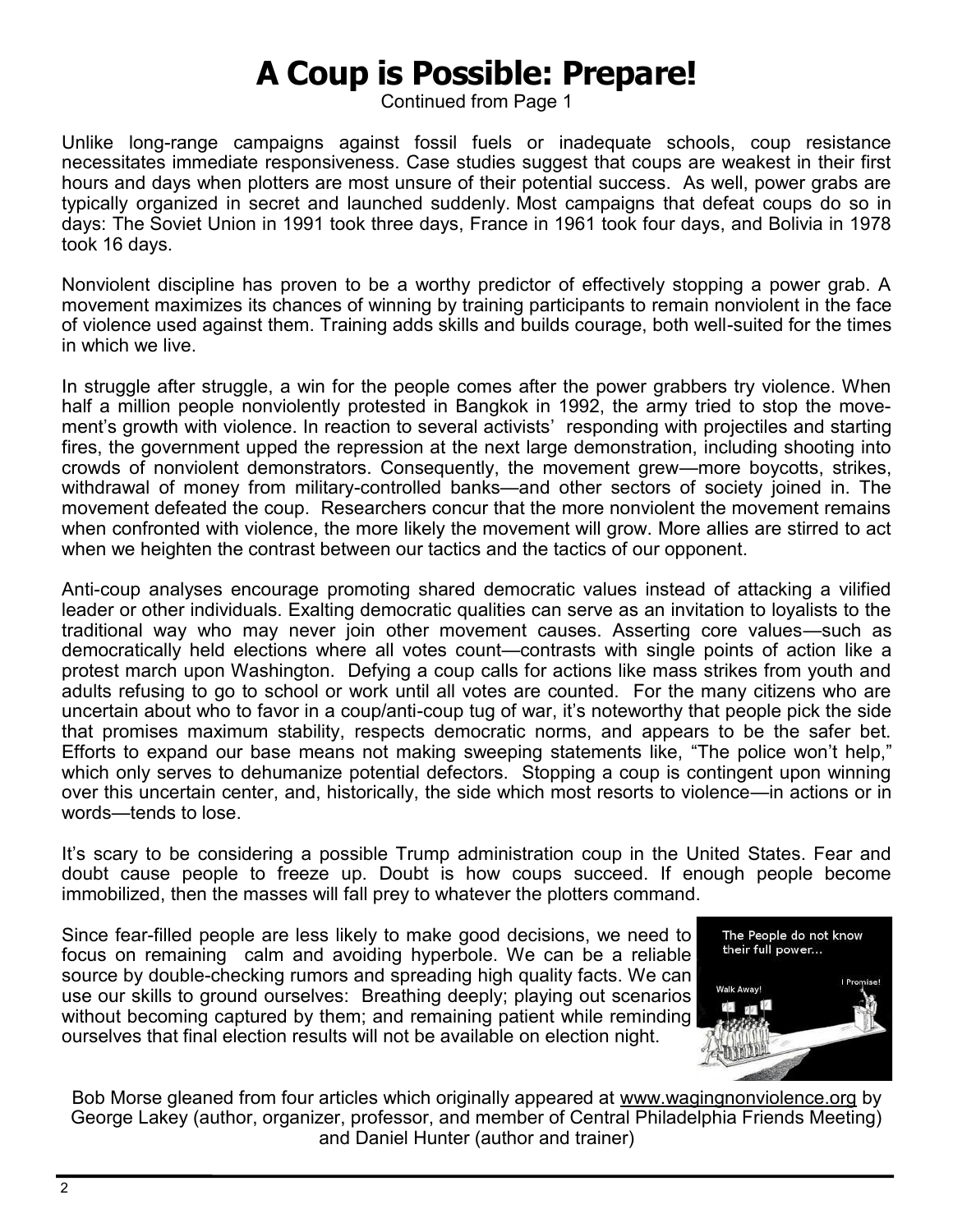### **Advices & Queries on Civic Responsibility**

We value the part we have in shaping the laws of our country. It is our task to see that these laws speak to and answer that of God, which we believe is in every person. Our aim is the building of a social order that works toward the expression of divine love. Our first allegiance remains with God.

Friends' responsibility toward civic authority requires integrity and discernment. The state commands respect and cooperation when it acts to maintain an orderly society with justice under law for all and to meet human needs. On the other hand, when government acts as a coercive agency, especially when resorting to violence, it may violate Quaker principles.

If, by divine leading, our attention is focused on a law contrary to divine law, we must proceed with care. Friends take prayerful counsel to find the right way forward. This involves testing our resistance to the state through discernment in the meeting community, possibly through a clearness or support committee. When the decision is to refuse obedience, we act openly and make the reasons for our actions clear. If the decision involves incurring legal penalties, Friends generally have suffered willingly and fearlessly for the sake of their convictions. If we are not personally involved in an action of civil disobedience, we strengthen the meeting community by<br>supporting our fellow members with spiritual supporting our fellow members with spiritual encouragement and, when necessary, with material aid. We care for those who suffer for conscience's sake.



*What are we doing as individuals and as a meeting to carry our share of civic responsibility for our community, state, and nation?*

*How are we working for change in government when change is needed?*

*How do we discern between meeting our obligations to the state and society and opposing those contrary to Quaker principles?*

*What are we doing to uphold those acting under a concern aligned with Quaker belief?*

*Do we share our convictions in a spirit of loving concern?*

*In what ways do we care for those who are vulnerable or are in poverty in our communities?*

### **Election**

I voted.

I voted for the rainbow.

I voted for the cry of a loon.

I voted for my grandfather's bones that feed beetles now.

I voted for a singing brook that sparkles under a North Dakota bean field.

I voted for salty air through which the whimbrel flies south along the shores of two continents.

I voted for melting snow that returns to the wellspring of darkness, where the sky is born from the earth.

I voted for daemonic mushrooms in the loam, and the old democracy of worms.

I voted for the wordless treaty that cannot be broken by white men or brown, because it is made of star semen, thistle sap, hieroglyphs of the weevil in prairie oak.

I voted for the local, the small, the brim that does not spill over, the abolition of waste, the luxury of enough.

I voted for the commonwealth of the ancient forest, a larva for every beak, a wing-tinted flower for every moth's disguise, a well-fed mammal's corpse for every colony of maggots.

I voted for open borders between death and birth.

I voted on the ballot of a fallen leaf of sycamore that cannot be erased, for it becomes the dust and rain, and then a tree again.

I voted for more fallow time to cultivate wild flowers, more recess in schools to cultivate play, more leisure, tax free, more space between days.

I voted to increase the profit of evening silence and the price of a thrush song.

I voted for ten million stars in your next inhalation.

—Alfred K LaMotte

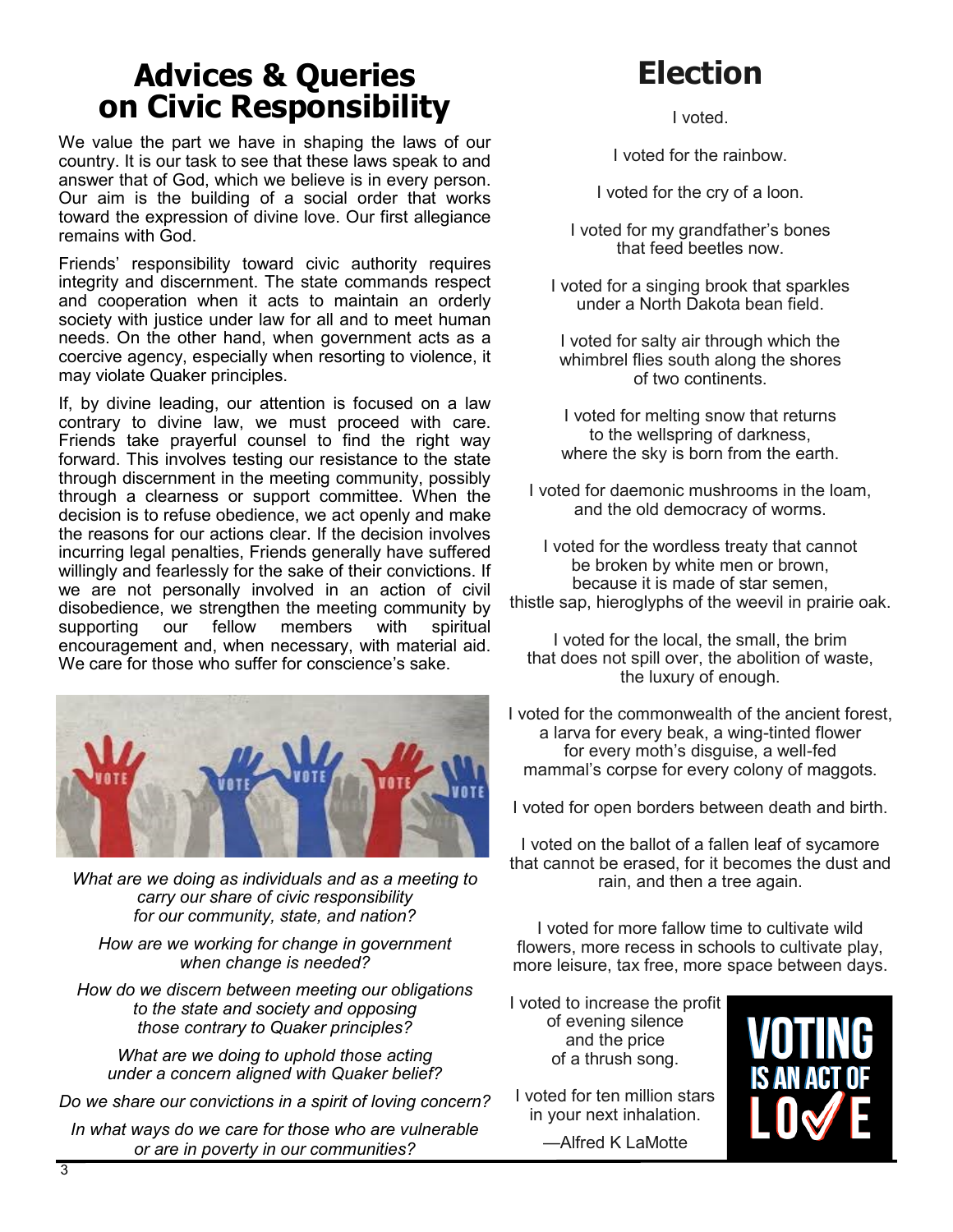### **Coaxing the Underground Railroad Out from Hiding**

On Sunday 11 October, South Mountain Friends gathered virtually to view a film clip [\(https://www.youtube.com/watch?v=TWx8NUk5](https://www.youtube.com/watch?v=TWx8NUk5-hA)-hA). In the video Mariame Kaba posed the query *What might the Underground Railroad look like today?* Friends held a worship sharing. The following comments arose out of the silence:

Make space for refugees; make people safe wherever they are; provide temporary shelter for those in need.

We need to be open to what needs to be done at the moment. Although historically some folks had been involved in helping the Underground Railroad over time, many helpers had been tapped in the moment of need; opportunities were often thrust upon those who served.



Some offers to help our Hispanic neighbors have been initially met with distrust, understandably. Trust was developed by respecting Hispanic communities to identify their own leaders and by providing interpreters, computers, and training.

After the 2016 presidential election, the ACLU met with local law enforcement to explain the restrictions on ICE activities, to which our sheriff responded by making changes and then convening a meeting that included UNETE, which didn't initially trust the white participants. It would be helpful to reach out to UNETE as Quakers and let them know that we are an available resource.

The status of being a sanctuary city/county/state has played a role in preventing arrests as no tax dollars can be used to enforce the activities of ICE. With two Yearly Meetings spanning the three most western contiguous states, a modern Underground Railroad could be an interstate highway. Curiosity was expressed about how Multnomah Monthly Meeting has responded to the Portland street protesters.

There was a time when houses of worship were considered sanctuaries; we need to re-create safe, sacred spaces. Mariame Kaba spoke of the importance of trusting those who don't look like us; trust is needed on all sides. Almeda Fire refugees who are also undocumented immigrants are afraid to go to locations where free meals are being distributed, so the need for safe and trustworthy spaces is current. As difficult as is the situation for undocumented immigrants, we can easily overlook the many obstacles that legal immigrants face when attempting to gain citizenship.

The mixture of ages, races, and ethnicities among today's Black Lives Matters street protesters reflects the demographic mélange of yesterday's Underground Railroad.

Not all Quakers endorsed the Underground Railroad; some Friends worked toward legally abolishing slavery, while others promoted sending ex-slaves back to Africa; similarly, we could simultaneously support several present-day projects.

The Gandhi-led fight for India's independence from Britain was organized by those most targeted by colonialism's oppression.

We could look for guidance from the WWII underground which saved Jewish lives, as we are now living under the governance of fascists. We need to hold hands; we can't do this work alone.

Black people should be the organizers of Southern Oregon's Black movements, but with so many more whites in this area, whites might need to take on leadership roles.

Because of increased surveillance, we are now called to be more overt than covert. In some ways, the needs in our community are hidden, but our actions need to be out in the open, not hidden or underground.

The Almeda Fire has exacerbated our community's lack of affordable housing and increased the number of local homeless residents. Many Hispanic families now live in overcrowded situations. Our Meeting, in tandem with other faith communities, could help find spaces, even as we acknowledge that temporary housing doesn't solve the housing crisis.

Besides the local Hispanic population, Black people in our community also feel oppressed. Our Meeting had previously reached out to the Muslims in our region; perhaps it's time to reach out again.

In a recent podcast, Quaker activist and educator George Lakey instructed on how to prepare for a potential coup. Most importantly: Build coalitions!

—Bob Morse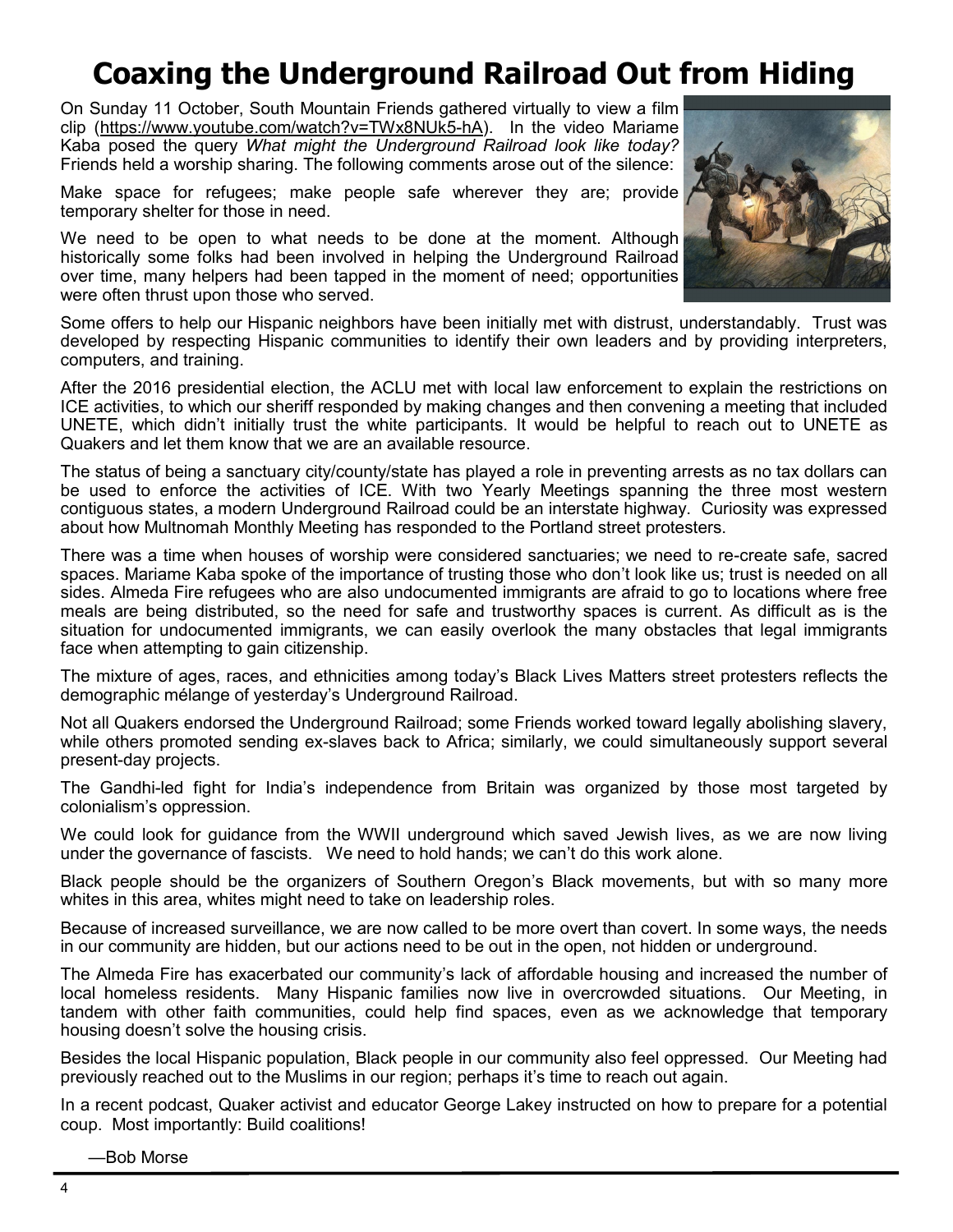## **Meeting for Business 18 October 2020**

Friends Present: Bill Ashworth, Melody Ashworth, Beth Aspedon, Terri Brain, Ken Deveney, Andra Hollenbeck, Gizelle Luccio, Bob Morse, Javan Reid, Alex Reid, Jean Semrau, Adam Thompson

**Centering Worship** "We need to commit ourselves to radically changed lives, recognizing the costly implications, yet also knowing the joy, reverence, and deep love of God that inspires us. Spirit-filled lives that see every form of life as an expression of universal love enable us to move forward confidently, in faith and in hope. Yes, hope, in spite of all we know." Doris Ferm 2006

#### **Approval of minutes 2020.10.1 Friends approved the minutes for the 20 September 2020 Meeting for Business.**

#### **Treasurer**

Both expenses and individual contributions continue to be low. We will need to increase contributions to maintain current budgeted amounts.

**Peace & Social Concerns** sent a letter to the editor of the *Ashland Tidings* in support of Measure 110.

#### **Friendship & Hospitality**

continues to outreach to SMFM members and attenders.

**Nominating** expressed deep gratitude to everyone commencing service this month.

#### **Co-Presiding Clerks' Division of Duties and Committee Commitments**

This year Andra will clerk Meetings for Business and serve as liaison to Peace & Social Concerns, Friendship & Hospitality, Circle of Light and Nominating committees. Bill will serve as liaison to Ministry & Counsel, Finance, Building & Grounds, Joint, Adult Education and Library committees. Bill and Andra will take turns serving as "clerk in the Meeting room" and "zoom clerk in the library" for Meetings for Worship.

**Building & Grounds** held another work party to rake leaves and make sure the ground cover is not flammable.

**Ministry & Counsel is developing** a "mutual care" survey in coordination with Friendship & Hospitality and Nominating committees. They are also planning a celebration to welcome Valeria Breiten as a new member. Finally, M&C is experimenting with new ways to better unify our worship experience during COVID.

**2020.10.2 As of the 4th week of this tenth month, we will no longer be holding clerked Meetings for Worship in the park until circumstances warrant a change.**

**Homeless Outreach** reported that OHRA will be leasing Calvin Hall from the First Presbyterian Church of Ashland to serve as this year's Winter Shelter, providing guests with more space than last year's shelter because of COVID concerns. Paid staff will serve as night hosts.

Circle of Friends coordinators are planning to convene small groups to address the grief of those impacted by the Almeda Fire. They have developed a project description and placed it on the SMFM website and will reduce it to one sentence for local resource lists with a link to the Circle of Friends webpage.

The Homeless Outreach Committee requested a winnowing session to seek Light on how else the Meeting might be of service to those who have lost their homes, particularly our Latinx neighbors.

Respectfully submitted,

Andra Hollenbeck, Co-Presiding Clerk Alex Reid, Recording Clerk

### **Hope must be reinvented every day.**



**—James Baldwin**

## **Co-Clerks' Corner**

Friends,

As Bill and I continue to navigate as co-clerks into an extraordinary and uncertain future, we have faith and hope that Meeting will continue to hold each other close in charity and love, be patient and kind with each other, and continue our search for a truth that serves us all. You will see in this month's minutes the new division of duties and commitments to committees. Please contact either of us with questions, concerns, or business we may need to attend to. It may be messy and sometimes not pretty, but our service will always be with hope, faith, charity, and love.

Be well, Andra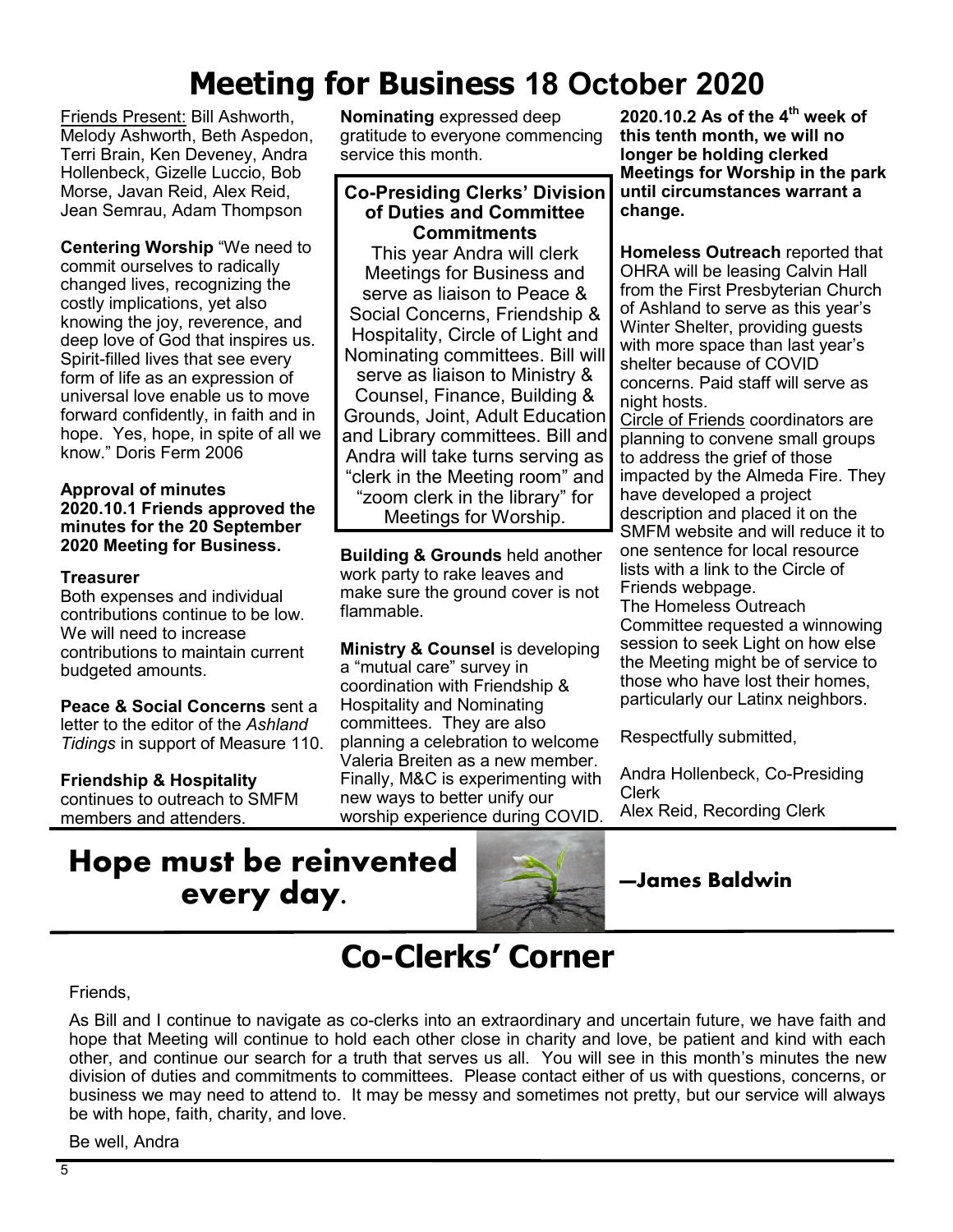# **The Rally That Never Happened**

The Proud Boys, a white supremacist group, planned The Belly of the Beast rally to take place a block from my house. Apparently, that's where I live: The belly of the antifa beast.

Two hours before it was supposed to start, the park starts filling up with my neighbors. A drum line shows up. A brass band plays. The anarchists are giving away vegetables and nachos, and some artists are selling jewelry. Black leaders give speeches. We chant Breonna Taylor's name, and all the other names.

No right-wing rally ever coalesces. There was never room for a critical mass to congregate. A lost-looking man or two walks to the park, doesn't see their people, turns around. A right-wing vlogger trying to debate people is surrounded and walked to the edge of the park. Someone spotted with a handgun is chased through the park, to their car, by over 100 people. The ice cream truck music plays the whole time.

The usual guys sets their chess tables and start playing; the crowd of neighbors start to break up.

—excerpted from Scott Dodds, a Philadelphia Quaker

### **Music Project Seeks Pandemic Stories**

Anima Mundi Productions and Resonance Ensemble, two arts nonprofits united by a common mission to address urgent social challenges through the musical arts, are partnering to create and record *Six Feet Apart: Stories of Resilience and Transformation,* an innovative virtually-presented choral oratorio that harnesses the power of music, poetry, and art to amplify diverse voices and foster collective healing in Oregon during the COVID-19 pandemic.

We want to hear your story. How has the pandemic impacted your life, your family, your work, your relationships, your wellbeing during these past months?

You can share your story with us as a written submission, a phone interview, or a photo, video, or piece of art or poetry. Stories can be in English or Spanish. No story is too big or small. There's no minimum length or required topic, so long as it pertains to your life since the pandemic arrived in March.

#### **To learn more and share your story, please visit [www.sixfeetapartstories.com](http://www.sixfeetapartstories.com) or call me at 541-778-1211.**

—Ethan Gans-Morse

### **Creeds and Quakers: What's Belief Got To Do With It?**

#### **Pendle Hill Pamphlet 377 by Robert Griswold**

Quaker spiritual authority lies not in belief systems or creeds but in the direct communion between individual Friends and the Divine Spirit. All other forms of authority, "be they written words, steeplehouses, or a clerical hierarchy," cannot replace this direct communication. While early Friends' refusal to formulate a creed threatened existing religious practice and brought them great persecution, this historic witness against creeds is not fully appreciated by Friends today. The pamphlet's author asserts that Friends too often hold Quaker testimonies as ideals, as ends in themselves, as the roots of our faith rather than as fruits of the Spirit. Without spiritual grounding, testimonies become creeds.

—Bob Morse

*This Pendle Hill pamphlet is available in our Quaker library.*



**You should sit in meditation for 20 minutes every day, unless you're too busy.** 

> **Then you should sit for an hour.**

> > – Zen Proverb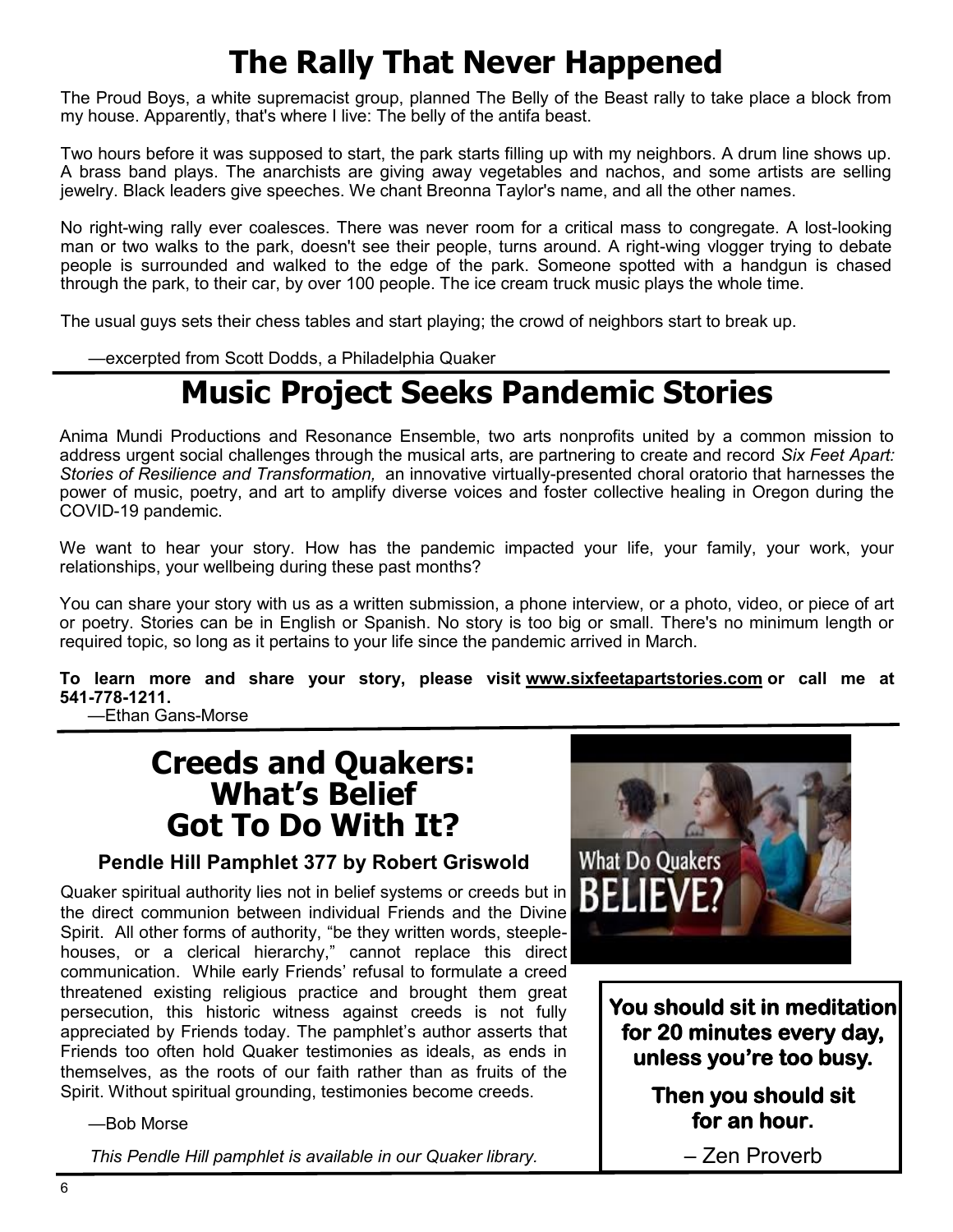# **Restoring The Right To Vote For All**

Voting is fundamental to our democracy and is a right that should never be taken away. But in November, as many of us cast the most important votes of our lives, millions of Americans will once again be denied that right. Today nearly 5.2 million Americans are barred from exercising their right to vote because they have felony convictions. Most are Black and living in poverty.

Felony disenfranchisement remains the longest-standing form of voter suppression in the U.S.—and it's past time for us to end it once and for all.

Make no mistake: Felony disenfranchisement is a policy of white supremacy. Coupled with more than 40 years of mass incarceration, felony disenfranchisement has silenced the African American's political voice in ways that echo the "Black codes" of the 1860s and the Jim Crow laws of the 1950s. Today, one in 16



African American adults have lost their right to vote because of a felony conviction (a disenfranchisement rate that's nearly four times greater than that of all other Americans), according to [The Sentencing Project.](https://www.afsc.org/blogs/news-and-commentary/According%20to%20recent%20estimates,%20nearly%20one%20in%20every%2016%20African%20American%20adults%20are%20denied%20the%20right%20to%20vote%20as%20a%20result%20of%20state%20policies%20that%20limit%20access%20to%)

The injustice of felony disenfranchisement has penetrated the electoral process in all but two states in the U.S. Outside of Maine and Vermont and the District of Columbia, where people can vote from their prison cells, the denial of this fundamental right is devastating and far reaching. Political engagement is quashed, and political strength is decimated—resulting in intentional and perpetual powerlessness of people of color and the poor. This strategic incapacitation of people is driven by system racism, fuels continued poverty, and stymies notions of equal and human rights.

Not only does felony disenfranchisement contribute to the class and race bias in the electorate, it has generational impacts. As more and more African Americans and other people of color are disenfranchised, their children and grandchildren become less politically engaged and don't vote—and their communities continue to lose out on needed resources.

Until we restore the right to vote to all, our elections will be undemocratic—and the results illegitimate.

Over the past two years, several states have made progressive reforms to address felony disenfranchisement—the direct result of organizing and advocacy by people who have experienced incarceration, their families, advocates, and community organizations. That includes:

In August of this year, [Iowa Gov. Kim Reynolds](https://www.desmoinesregister.com/story/news/politics/2020/08/05/iowa-governor-kim-reynolds-signs-felon-voting-rights-executive-order-before-november-election/5573994002/) signed an executive order restoring voting rights to tens of thousands of people who had completed felony sentences—ending Iowa's distinction as the last remaining state to bar people convicted of felonies from ever voting again.

[Kentucky Gov. Andy Behear](https://www.vox.com/policy-and-politics/2019/12/12/21011099/kentucky-governor-felon-voting-rights-andy-beshear) signed an executive order in December 2019 that could restore voting rights to upward of 140,000 people with felony convictions. The order also allows them to hold public office.

[In Virginia, Gov. Ralph Northam](https://thehill.com/homenews/state-watch/465262-virginia-gov-says-he-restored-voting-rights-for-22000-people-with-felony) is also using his executive powers to restore the right to vote to many Virginians.

These are important steps in the right direction. But we must keep working to restore voting rights for all—and ensure that no one is ever disenfranchised, regardless of their involvement with the criminal legal system.

We must also hold government accountable for implementing these reforms as intended. In Florida, for example, public officials continue to suppress the vote, despite the fact that voters approved a constitutional amendment in 2018 to restore voting rights to over a million people with felony convictions who had been subject to lifetime disenfranchisement. In 2019, Florida's governor signed into law the equivalent of a poll tax to disenfranchise them again, and legal challenges to the law hit a roadblock in July of this year [when the Supreme Court refused to intervene.](https://www.npr.org/2020/07/17/892105780/supreme-court-deals-major-blow-to-ex-felons-right-to-vote-in-florida)

Here in New York City, more than a dozen young people have joined efforts to end felony disenfranchisement by taking part in AFSC's Liberation Academy. In partnership with Let NY Vote and Justice Aid, these young leaders are learning how to advocate against felony disenfranchisement and developing a social media campaign to register formerly incarcerated people to vote. They are also working on a short film for the Democracy 2020 Youth Film Challenge to encourage young people to vote.

As millions of people across this country continue their struggle to be recognized, I'm reminded of the words of my friend Larry White, who was formerly incarcerated and now works with AFSC's Healing Justice Program. At the age of 77, Larry voted for the first time--after more than 40 years of being disenfranchised. He told me, "I now matter, my opinion counts."

Let's end this injustice now.

—Lewis Webb, Jr, Healing Justice Program Coordinator, AFSC (American Friends Service Committee)